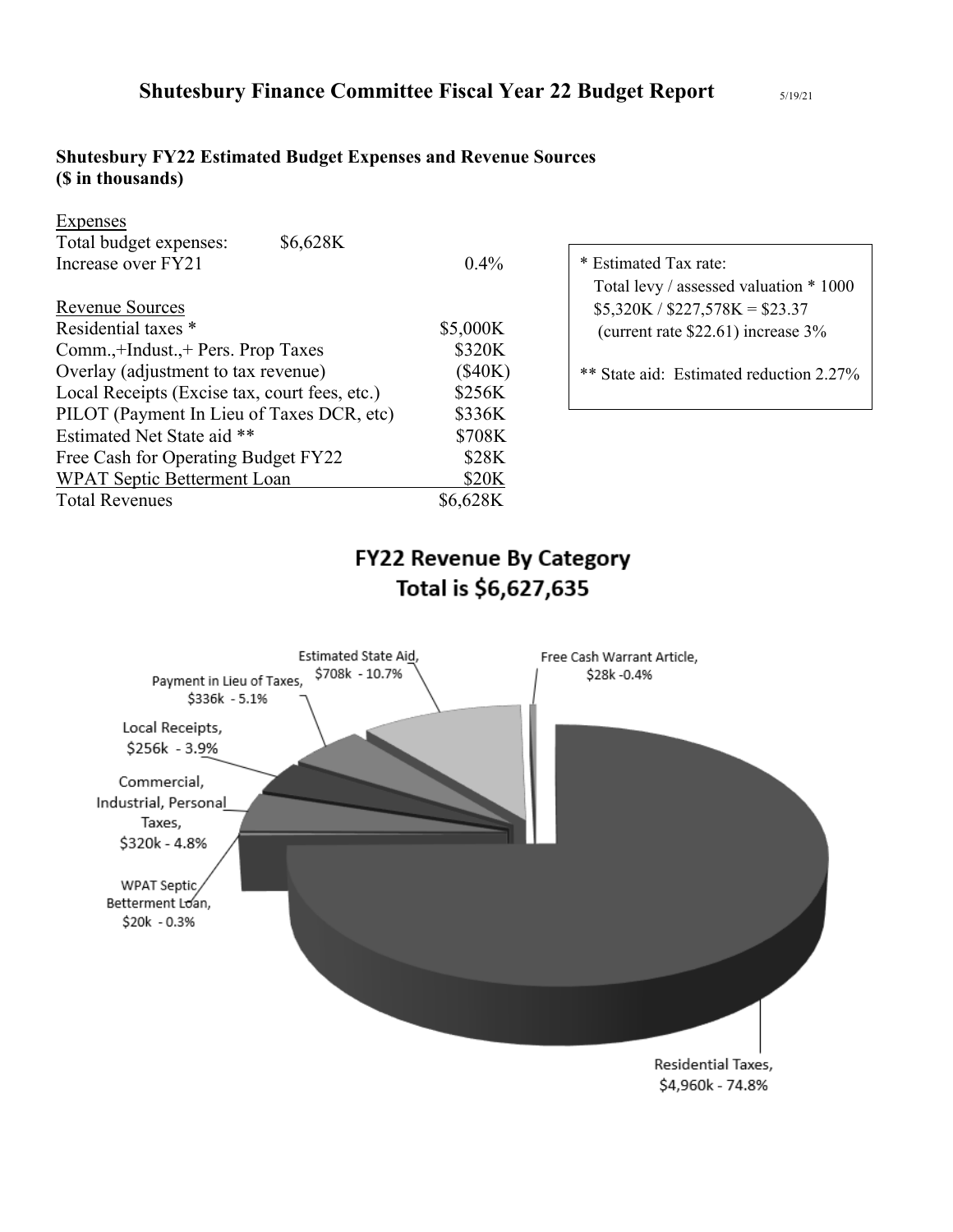

### **We have prepared a balanced budget for FY22**

### **1. Significant Operating Increases and Decreases Compared to the FY21 Budget:**

- A. Total Budget: \$27K increase (0.4%)
- B. Elementary School: \$44K increase (2.0%)
- C. Health Insurance: \$15K increase (3.0%)
- D. Town Employees Salary (excluding schools): \$16K increase (3.2%)
- E. Retirement County: \$12K increase (5.3%)
- F. Regional School decreased regional budget from FY21. With continued change in assessment method toward Statutory at 65%: \$65K decrease for Shutesbury (-3.9%)
- G. Police wages: \$7K decreased (-3.3%)
- H. Planning Board: \$5K increase for one-time newspaper legal notice expenses

### **2. Larger Projected Revenue Increases/Decreases:**

- A. Net Tax Levy Used in FY22 Budget
	- 1) Tax Levy: 2.5% increase \$141K
	- 2) Change to Excess Levy Capacity from FY21: decrease \$19K (-3.6%)
- B. New Growth: \$10K

### **3. Cash Reserves Summary, beginning balances:**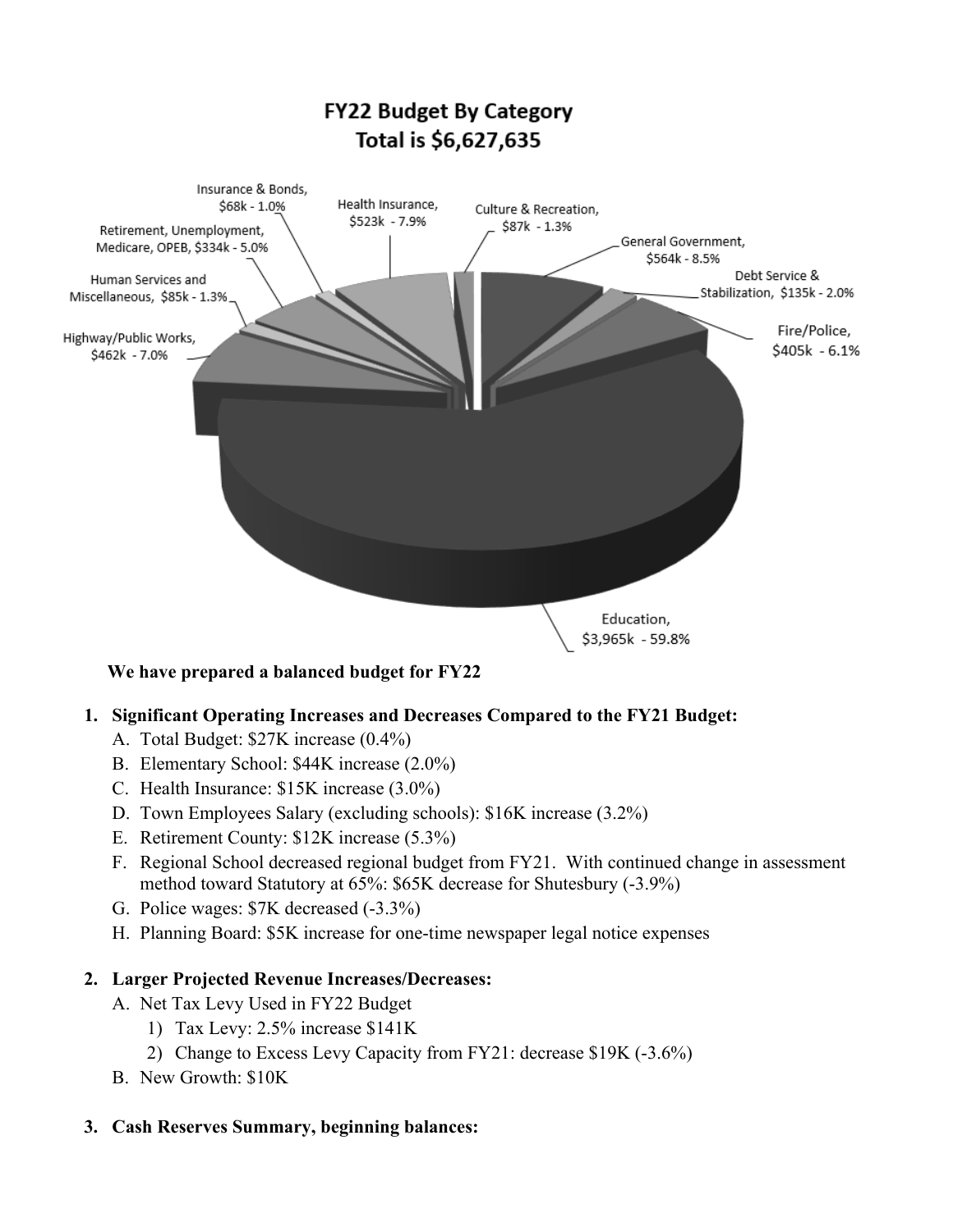|  |  | A. Free Cash (as of $7/1/2020$ ) | \$1,379K |  |
|--|--|----------------------------------|----------|--|
|--|--|----------------------------------|----------|--|

- B. Capital Stabilization \$508K
- C. Stabilization \$319K Total Cash Reserves \$2,206K

### **4. Finance Committee FY22 warrant article capital expenses recommended:**

| A. Elementary School Roof, Part I  | \$300K from Free Cash Reserves      |
|------------------------------------|-------------------------------------|
| B. Locks Pond Rd. Culvert          | \$250K from Capital Stabilization   |
|                                    | \$350K state grant                  |
|                                    | \$500K borrow at est. rate of 2.75% |
| C. Engineering and design for HVAC | \$17K from Stabilization            |
| Controls at Elementary School      |                                     |
|                                    |                                     |

D. HVAC project (might be grant-funded) \$200K from Stabilization

### **5. Free Cash to be used in Operating budget (non-recurring items):**

| A. Asst. Treasurer       |  | \$1K  |  |  |  |
|--------------------------|--|-------|--|--|--|
| B. Asst. Tax Collector   |  | \$2K  |  |  |  |
| C. Library Building Fund |  | \$25K |  |  |  |
|                          |  | \$28K |  |  |  |

#### **6. Free Cash to pay bills from 2020:** Assessors Stipend \$2K, Mirabito Electric \$2K

### **7. Cash Reserves if all warrant articles pass (Section 4 and 5 above), plus warrant article to transfer \$350K from Free Cash to Stabilization:**

| A. Free Cash             | <b>\$697K</b>     |
|--------------------------|-------------------|
| B. Capital Stabilization | \$258K            |
| C. Stabilization         | \$565K            |
| Total cash reserves      | $$1,519K (-31\%)$ |

### **8. Upcoming Potential Capital Projects for FY23 and beyond:**

- A. Elementary School Roof Part II (grant funding?) \$600K
- B. New Library Building  $$650K $800K$
- C. Police Cruiser replacement \$50K
- D. Whole Building Ventilation for \$175K \$350K range Elementary School (might be grant funded)
- E. Capital Plan Needs beyond FY23: dump truck, backhoe, and refurbish fire vehicle

### **9. OPEB (Other Post-Employment Benefits) Trust Fund:**

- A. Actuarial liability \$2,489K as of 6/30/19
- B. Saved so far \$679K before FY22 funding
- C. Annual funding from operating budget \$50K
- D. State gives towns 30 years to fund their liability, starting in 2010
- E. Actuarial Report due in Fall 2021. Finance Committee will reevaluate

### **10. Thoughts on the Future:**

- A. Continued maintenance to 40+ year old school building
- B. Storage of Public Records/Need for Additional Space
- C. Invest in projects that reduce operating costs (i.e. municipal solar photovoltaic systems)
- D. School costs: